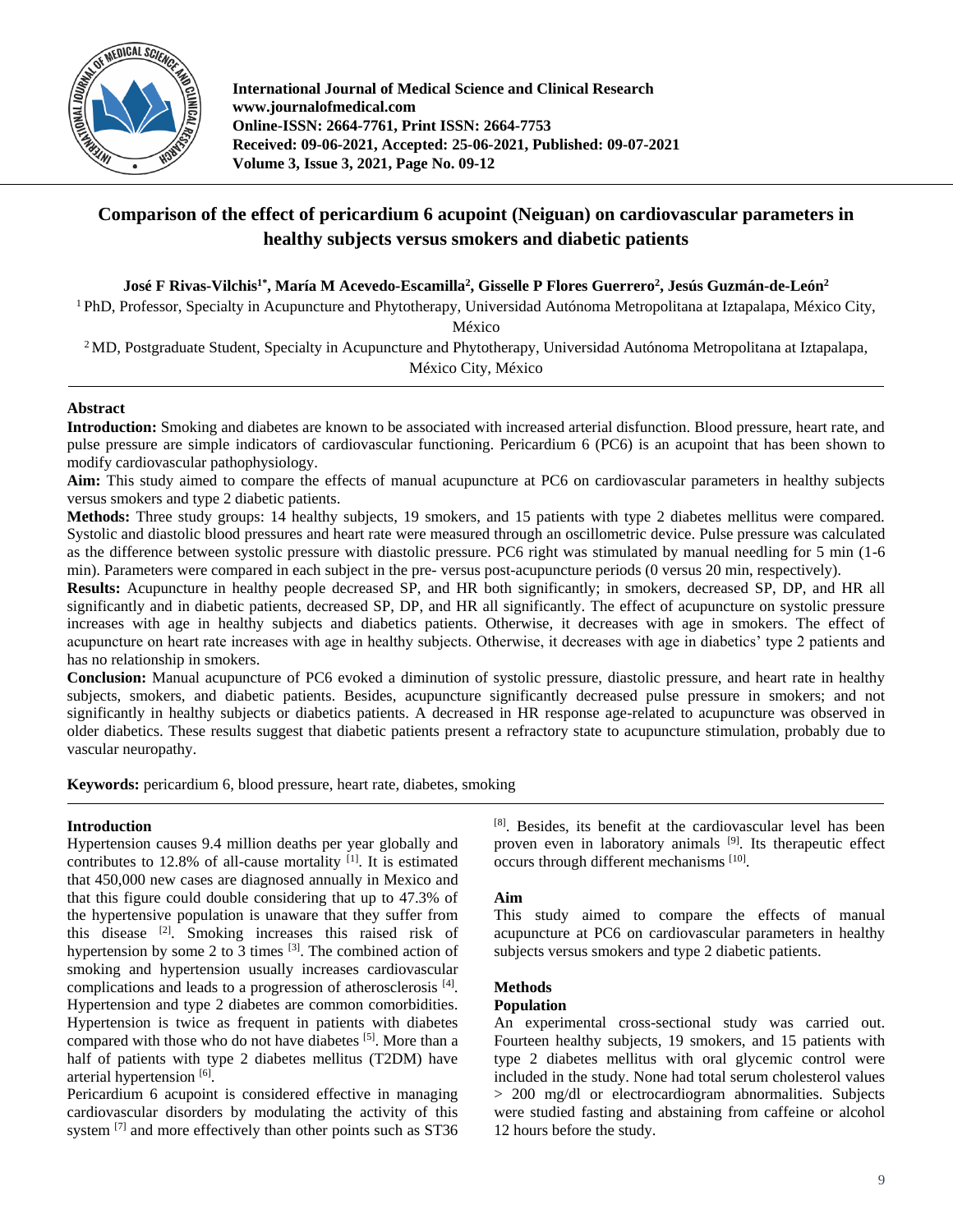# **Ethical Aspects**

The Ethics Committee of the Division of Biological and Health Sciences of the Iztapalapa Unit of the Autonomous Metropolitan University approved the study, which conforms to the revised version of the Declaration of Helsinki (World Medical Association 2013) for medical research with human beings. The subjects gave their written informed consent to participate.

# **Instrumentation and Recordings**

Blood pressure measurement was performed using an oscillometric device that recorded the pressure of the right brachial artery (OMRON Hem 907XL, Kioto, Japón).

# **Interventions**

Acupuncture was applied to the PC6 or Neiguan point according to its Chinese name (Figure 1), and it was stimulated manually unilaterally in the right arm and contralaterally to the side of the recording of the PVD 5 minutes (minutes 1 to 5). The needle was inserted at an average depth of 1.2 cm. A stainless steel needle 0.30 X 40 mm (Hwato, Suzhou, Jiangsu, China) was used.



**Fig 1:** Pericardium 6 (Neiguan) acupoint

#### **Study Protocol**

The recordings were made in a clinical setting with a temperature of 23 °C  $\pm$  2 °C. All subjects were allowed to rest and acclimatize for at least 20 minutes before the start of the recordings. The subjects were instructed to abstain from alcohol for  $\geq$  24 h before the experiment, coffee, tea, and exercise on the day of experiments, and have a light meal two h before each experiment. After registration of its clinical information, the subjects remained resting supine for a period  $\geq$  15 min before starting the records. The measurements were taken between 9:00 a.m. to 12:00 p.m. to standardize the conditions regarding the circadian variations in blood pressure and heart rate. After the rest period, the variables were recorded in the baseline state, then acupuncture was applied for 5 min, and after 15 minutes, the variables were recorded again.

# **Outcomes**

Records of systolic pressure (SP), diastolic pressure (DP), and heart rate (HR) were obtained. Pulse pressure (PP) was calculated as the difference between systolic pressure with diastolic pressure. The correlation of age with the magnitude of the changes elicited by acupuncture in the variables studied was analyzed.

# **Statistical Analysis**

Baseline values were compared with those corresponding to post acupuncture period using the two-tailed t-student test. Data are reported as means  $\pm$  standard deviation (SD) and analyzed using the statistical package for social sciences (SPSS, version 22.0) (Chicago, USA). Data are presented as means  $\pm$  standard deviation. The chosen level of statistical significance was  $p < 0.05$ .

#### **Results**

The demographic data of the studied groups are shown in Table 1.

| <b>Clinical parameters</b> | Healthy subjects $(n = 14)$ Smokers $(n = 19)$ |                | Type 2 diabetes subjects $(n = 15)$ |
|----------------------------|------------------------------------------------|----------------|-------------------------------------|
| Age (years)                | $44.8 + 6.4$                                   | $46 \pm 6.6$   | $47 + 7.9$                          |
| Females                    |                                                | $- - -$        |                                     |
| Systolic BP (mmHg)         | $129.4 + 13.9$                                 | $128.4 + 11.6$ | $135.5 + 14.6$                      |
| Diastolic BP (mmHg)        | $86.3 + 14.7$                                  | $83 + 5.6$     | $85.5 + 7.2$                        |
| Heart rate (beats/min)     | $74.6 + 11.3$                                  | $73.7 + 14.9$  | $77.6 + 7.8$                        |

**Table 1:** Subject characteristics

 $Mean \pm SD$ 

The result of the application of PC6 on cardiovascular variables in the studied groups is shown in Table 2.

Results of the PC6 application on cardiovascular variables in the studied groups are shown in Table 2.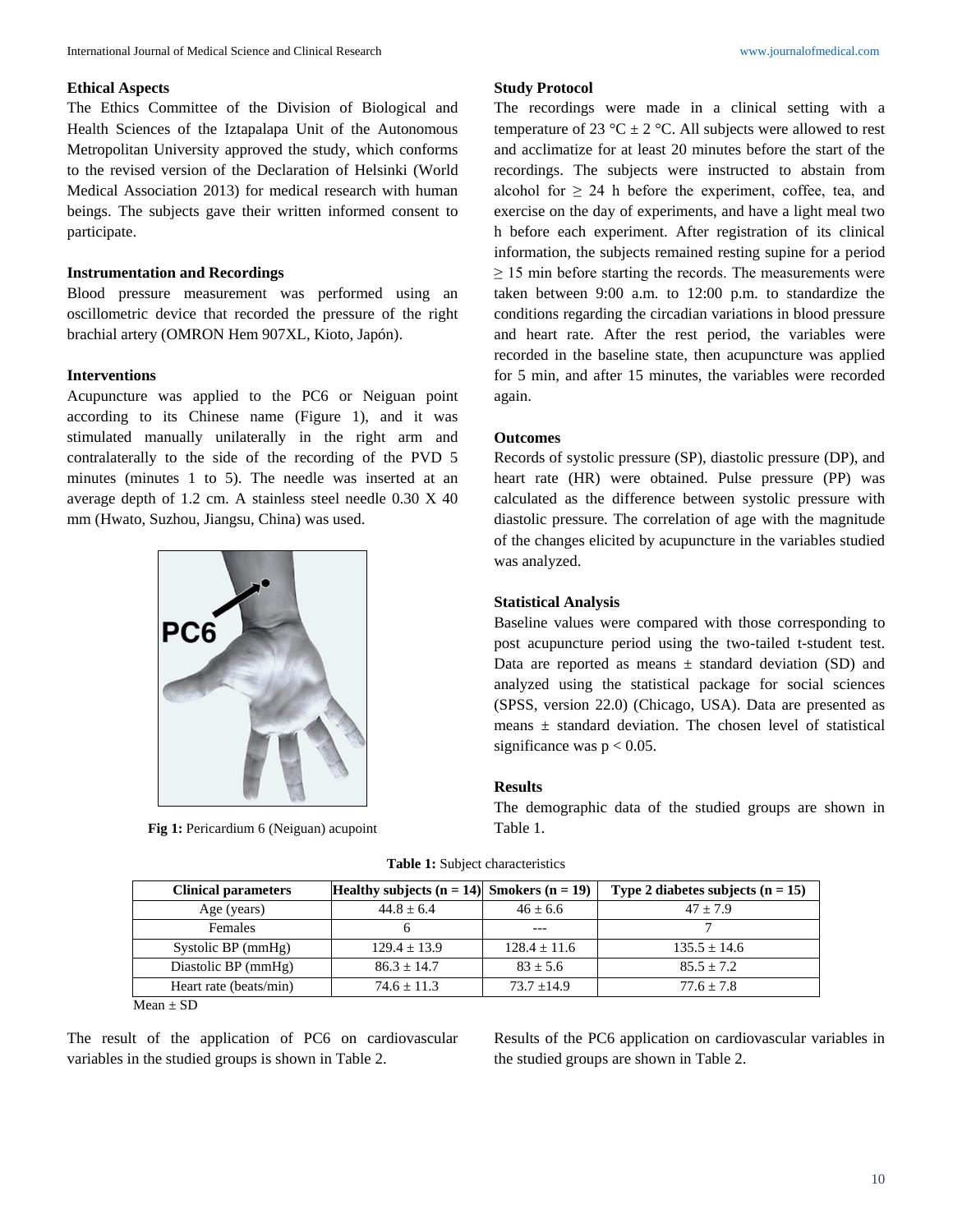**Table 2**

| <b>Basal</b>      | <b>Posacupuncture</b> | P value   |  |  |  |
|-------------------|-----------------------|-----------|--|--|--|
| Healthy subjects  |                       |           |  |  |  |
| $129.4 \pm 13.9$  | $121.9 \pm 16.2$      | $0.0206*$ |  |  |  |
| $86.3 + 14.7$     | $81.6 \pm 13.8$       | 0.0711    |  |  |  |
| $74.6 \pm 11.3$   | $69.4 + 6.3$          | $0.0371*$ |  |  |  |
| <b>Smokers</b>    |                       |           |  |  |  |
| $128.4 \pm 11.6$  | $118.6 + 9.7$         | $0.0017*$ |  |  |  |
| $83 + 5.6$        | $80.3 \pm 5.8$        | $0.0018*$ |  |  |  |
| $73.7 + 14.9$     | $68.8 + 8.6$          | $0.0036*$ |  |  |  |
| Diabetic patients |                       |           |  |  |  |
| $135.5 \pm 14.6$  | $125.7 + 18.6$        | $0.0020*$ |  |  |  |
| $83.5 \pm 7.2$    | $78.3 \pm 11.5$       | $0.0331*$ |  |  |  |
| $77.6 \pm 7.8$    | $71.8 \pm 9.1$        | $0.0185*$ |  |  |  |
|                   |                       |           |  |  |  |
|                   |                       |           |  |  |  |

 $*p< 0.05$ 

Table 2 shows that acupuncture in PC6 decreased significantly SP and HR ( $p = 0.020$ ,  $p = 0.0371$ , respectively), and DP decreased non-significantly ( $p = 0.0711$ ) in healthy people. Besides, acupuncture decreased SP, DP and HR all significantly ( $p = 0.0017$ ,  $p = 0.0018$ , and  $p = 0.0036$ , respectively). Also, decreased SP, DP and HR all significantly  $(p = 0.0020, p = 0.0331, and p = 0.0185, respectively)$  in diabetic patients.

# **Pulse Pressure**

Acupuncture at PC6 significantly decreased pulse pressure (- 7.1  $\pm$  9.9, mean  $\pm$  10.7; p= 0.0062) in smokers; and not significantly in healthy subjects (-2.7857  $\pm$  10.7, mean  $\pm$  10.7;  $p= 0.3471$ ) and in diabetic patients (-4.6  $\pm$  9.7, mean  $\pm$  10.7; p= 0.0889).

#### **Relationship of PC6 acupuncture effect and age**

The relationship between the delta of systolic pressure, heart rate, and pulse pressure is depicted in Figures 2, 3, and 4, respectively.



**Fig 2:** Relationship between the delta of systolic pressure elicited through manual acupuncture in PC6 acupoint and age in A. healthy subjects, B. smokers, and C. diabetic patients.

Figure 2 shows that the effect of acupuncture on systolic pressure increases with age in healthy subjects and diabetic patients; otherwise, it decreases with age in smokers.



**Fig 3:** Relationship between the delta of heart rate elicited through manual acupuncture in PC6 acupoint and age in A. healthy subjects, B. smokers, and C. diabetic patients.

The effect of acupuncture on heart rate increases with age in healthy subjects. Otherwise, it decreases with age in diabetic patients, with no relationship in smokers.



**Fig 4:** Relationship between the delta of pulse pressure elicited through manual acupuncture in PC6 acupoint and age in A. healthy subjects, B. smokers, and C. diabetic patients.

The effect of acupuncture on pulse pressure increases with age in healthy subjects and diabetic patients. Otherwise, it decreases with age in smokers.

### **Discussion**

The most important findings of this study are:

- Manual acupuncture in PC6 decreased SP and HR significantly and decreased DP non-significantly in healthy people.
- Manual acupuncture in PC6 decreased SP, DP, and HR all significantly in smokers.
- Manual acupuncture in PC6 decreased significantly SP, DP, and HR in diabetic patients.
- The effect of acupuncture on systolic pressure increases with age in healthy subjects and diabetic patients. Otherwise, it decreases with age in smokers.
- The effect of acupuncture on heart rate increases with age in healthy subjects. Otherwise, it decreases with age in